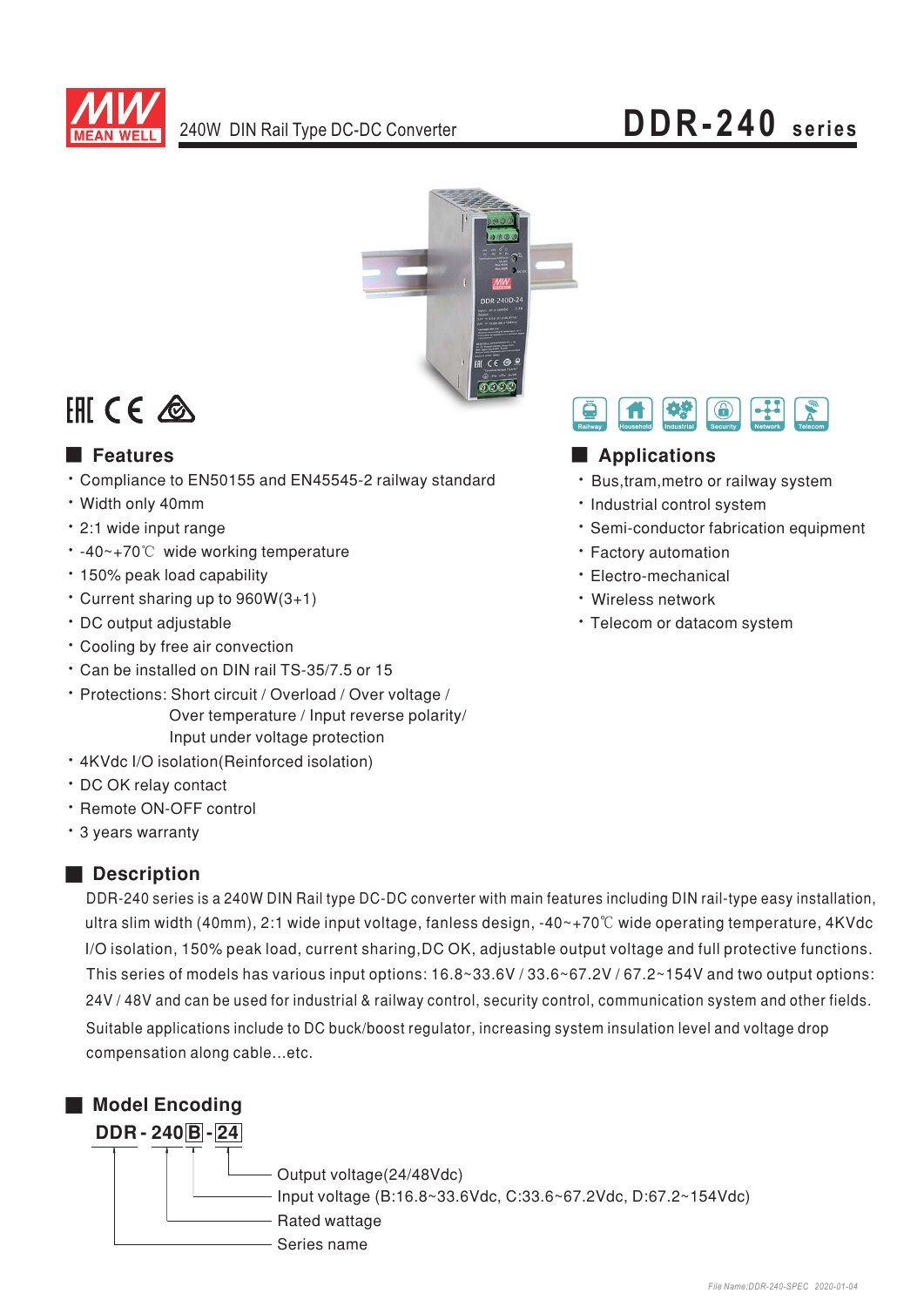

#### **SPECIFICATION**

| <b>24V</b><br><b>DC VOLTAGE</b><br>24 <sub>V</sub><br>48V<br><b>24V</b><br>48V<br>48 <sub>v</sub><br><b>RATED CURRENT</b><br>10A<br>5A<br>10A<br>5A<br>10A<br>5A<br>$0 - 10A$<br>$0 - 10A$<br>$0 - 10A$<br>$0 \sim 5A$<br><b>CURRENT RANGE</b><br>$0 \sim 5A$<br>$0 \sim 5A$<br>240W<br><b>RATED POWER</b><br>240W<br>240W<br>240W<br>240W<br>240W<br>15A<br>7.5A<br>15A<br>7.5A<br>15A<br>7.5A<br><b>CURRENT</b><br><b>PEAK</b><br><b>POWER</b><br>Note.5 360W (3sec.)<br><b>OUTPUT</b><br>RIPPLE & NOISE (max.) Note.2 80mVp-p<br>80mVp-p<br>80mVp-p<br>100mVp-p<br>100mVp-p<br>100mVp-p<br><b>VOLTAGE ADJ. RANGE</b><br>$24 - 28V$<br>$24 - 28V$<br>$24 - 28V$<br>$48 - 56V$<br>$48 - 56V$<br>48~56V<br><b>VOLTAGE TOLERANCE Note.3</b><br>±1.0%<br>±1.0%<br>±1.0%<br>±1.0%<br>±1.0%<br>±1.0%<br><b>LINE REGULATION</b><br>±0.5%<br>±0.5%<br>±0.5%<br>±0.5%<br>±0.5%<br>±0.5%<br><b>LOAD REGULATION</b><br>±1.0%<br>±1.0%<br>±1.0%<br>±1.0%<br>±1.0%<br>±1.0%<br>500ms, 60ms<br><b>SETUP, RISE TIME</b><br><b>HOLD UP TIME (Typ.)</b><br>Please refer to page 6 Hold up Time (Load de-rating curve)<br><b>CONTINUOUS</b><br>$16.8 - 33.6$ Vdc<br>$33.6 - 67.2$ Vdc<br>$67.2 \sim 154$ Vdc<br><b>VOLTAGE</b><br>RANGE Note.4 100ms<br>$14.4 - 16.8$ Vdc<br>$28.8 - 33.6$ Vdc<br>$66 - 67.2$ Vdc<br><b>EFFICIENCY (Typ.)</b><br>90%<br>90%<br>91%<br>92%<br>92%<br>92.5%<br><b>INPUT</b><br>11.2A@24Vdc<br>5.6A@48Vdc<br><b>DC CURRENT (Typ.)</b><br>2.5A@110Vdc<br>30A<br><b>INRUSH CURRENT (Typ.)</b><br>EN50155:2007-B/C-type comply with S2 level (10ms)@ 70% load; D-type comply with S2 level (10ms)@ full load<br><b>INTERRUPTION OF VOLTAGE SUPPLY</b><br>EN50155:2017-Comply with S1 level<br>Normally works within 150% rated output power for more than 3 seconds and then constant current protection 105~135%<br><b>OVERLOAD</b><br>Note.5<br>rated output power with auto-recovery<br>$28.8 - 35V$<br>$57.6 - 65.0V$<br>$28.8 - 35V$<br>$57.6 - 65V$<br>$57.6 - 65V$<br>$28.8 - 35V$<br><b>OVER VOLTAGE</b><br>Protection type : Shut down o/p voltage, re-power on to recover<br><b>PROTECTION</b><br>Shut down o/p voltage, re-power on to recover<br><b>OVER TEMPERATURE</b><br>24Vin (B - type) : Power $ON \ge 16.8V$ ,<br>110Vin (D - type): Power $ON \ge 67.2V$ ,<br>48Vin (C - type) : Power $ON \ge 33.6V$ ,<br><b>UNDER VOLTAGE LOCKOUT</b><br>OFF $\leq 16.5V$<br>$OFF \leq 65V$<br>OFF $\leq 33V$<br>DC OK REALY CONTACT RATINGS (max.)<br>30Vdc/1A resistive load<br><b>FUNCTION</b><br>Up to 960W (3+1 units). Please refer to the Function Manual<br><b>CURRENT SHARING</b><br>Please refer to the Function Manual<br><b>REMOTE ON-OFF CONTROL</b><br>-40 ~ +70°C (Refer to "Derating Curve")<br><b>WORKING TEMP.</b><br>5~95% RH non-condensing<br><b>WORKING HUMIDITY</b><br>$-40$ ~ +85, 5 ~ 95% RH non-condensing<br>ENVIRONMENT   STORAGE TEMP., HUMIDITY<br>$\pm 0.03\%$ /°C (0 ~ 55°C)<br><b>TEMP. COEFFICIENT</b><br>Component: 10 ~ 500Hz, 5G 10min./1cycle, 60min. each along X, Y, Z axes; Mounting: Compliance to IEC61373<br><b>VIBRATION</b><br>2000 meters<br><b>OPERATING ALTITUDE Note.7</b><br>IEC 62368-1 (LVD, except for 67.2~154Vin), EAC TP TC 004, AS/NZS 62368.1 approved; Design refer to UL508<br><b>SAFETY STANDARDS</b><br><b>WITHSTAND VOLTAGE</b><br>I/P-O/P:4KVdc I/P-FG:2.5KVdc O/P-FG:0.71KVdc<br>I/P-O/P, I/P-FG, O/P-FG:>100M Ohms / 500Vdc / 25°C/70% RH<br><b>ISOLATION RESISTANCE</b><br><b>Test Level / Note</b><br>Parameter<br><b>Standard</b><br>Conducted<br>EN55032<br>Class B<br>EN55032<br>Radiated<br>Class B<br><b>EMC EMISSION</b><br>-----<br>Voltage Flicker<br>EN61000-3-3<br><b>SAFETY &amp;</b><br><b>EMC</b><br>Harmonic Current<br>-----<br>-----<br>(Note 6)<br>En55024, EN61000-6-2(EN50082-2)<br><b>Standard</b><br><b>Test Level / Note</b><br><b>Parameter</b><br><b>ESD</b><br>EN61000-4-2<br>Level 3, 8KV air ; Level 3, 6KV contact; criteria A<br>Level 3, 10V/m; criteria A<br>Radiated<br>EN61000-4-3<br>EFT/Burst<br>EN61000-4-4<br>Level 3, 2KV ; criteria A<br><b>EMC IMMUNITY</b><br>EN61000-4-5<br>Level 3, 1KV/Line-Line ; Level 3, 2KV/Line-Line-FG ; criteria A<br>Surge<br>Conducted<br>EN61000-4-6<br>Level 3, 10V; criteria A<br>EN61000-4-8<br><b>Magnetic Field</b><br>Level 4, 30A/m; criteria A<br>Compliance to EN45545-2 for fire protection; Meet EN50155 / IEC60571 including IEC61373 for shock & vibration,<br><b>RAILWAY STANDARD</b><br>EN50121-3-2 for EMC<br><b>MTBF</b><br>Telcordia SR-332 (Bellcore); 189.9K hrs min.<br>MIL-HDBK-217F $(25^{\circ}C)$<br>484.9K hrs min.<br><b>OTHERS</b><br><b>DIMENSION</b><br>40*125.2*113.5mm (W*H*D)<br>0.76Kg;20psc/16.2Kg/1.16CUFT<br><b>PACKING</b><br>1. All parameters NOT specially mentioned are measured at normal input (B:24Vdc, C:48Vdc, D:110Vdc), rated load and 25°C of ambient temperature.<br>2. Ripple & noise are measured at 20MHz of bandwidth by using a 12" twisted pair-wire terminated with a 0.1 $\mu$ f & 47 $\mu$ f parallel capacitor.<br>3. Tolerance: includes set up tolerance, line regulation and load regulation.<br>4. Derating may be needed under low input voltage. Please check the derating curve for more details.<br>5. 3 seconds max., please refer to peak loading curves.<br><b>NOTE</b><br>6. The power supply is considered as an independent unit, but the final equipment still need to re-confirm that the whole system complies with<br>the EMC directives. For guidance on how to perform these EMC tests, please refer to "EMI testing of component power supplies."<br>(as available on http://www.meanwell.com) | <b>MODEL</b> |  |  | DDR-240B-24 | DDR-240B-48 | DDR-240C-24 | DDR-240C-48 | DDR-240D-24 | DDR-240D-48 |  |
|---------------------------------------------------------------------------------------------------------------------------------------------------------------------------------------------------------------------------------------------------------------------------------------------------------------------------------------------------------------------------------------------------------------------------------------------------------------------------------------------------------------------------------------------------------------------------------------------------------------------------------------------------------------------------------------------------------------------------------------------------------------------------------------------------------------------------------------------------------------------------------------------------------------------------------------------------------------------------------------------------------------------------------------------------------------------------------------------------------------------------------------------------------------------------------------------------------------------------------------------------------------------------------------------------------------------------------------------------------------------------------------------------------------------------------------------------------------------------------------------------------------------------------------------------------------------------------------------------------------------------------------------------------------------------------------------------------------------------------------------------------------------------------------------------------------------------------------------------------------------------------------------------------------------------------------------------------------------------------------------------------------------------------------------------------------------------------------------------------------------------------------------------------------------------------------------------------------------------------------------------------------------------------------------------------------------------------------------------------------------------------------------------------------------------------------------------------------------------------------------------------------------------------------------------------------------------------------------------------------------------------------------------------------------------------------------------------------------------------------------------------------------------------------------------------------------------------------------------------------------------------------------------------------------------------------------------------------------------------------------------------------------------------------------------------------------------------------------------------------------------------------------------------------------------------------------------------------------------------------------------------------------------------------------------------------------------------------------------------------------------------------------------------------------------------------------------------------------------------------------------------------------------------------------------------------------------------------------------------------------------------------------------------------------------------------------------------------------------------------------------------------------------------------------------------------------------------------------------------------------------------------------------------------------------------------------------------------------------------------------------------------------------------------------------------------------------------------------------------------------------------------------------------------------------------------------------------------------------------------------------------------------------------------------------------------------------------------------------------------------------------------------------------------------------------------------------------------------------------------------------------------------------------------------------------------------------------------------------------------------------------------------------------------------------------------------------------------------------------------------------------------------------------------------------------------------------------------------------------------------------------------------------------------------------------------------------------------------------------------------------------------------------------------------------------------------------------------------------------------------------------------------------------------------------------------------------------------------------------------------------------------------------------------------------------------------------------------------------------------------------------------------------------------------------------------------------------------------------------------------------------------------------------------------------------------------------------------------------------------------------------------------|--------------|--|--|-------------|-------------|-------------|-------------|-------------|-------------|--|
|                                                                                                                                                                                                                                                                                                                                                                                                                                                                                                                                                                                                                                                                                                                                                                                                                                                                                                                                                                                                                                                                                                                                                                                                                                                                                                                                                                                                                                                                                                                                                                                                                                                                                                                                                                                                                                                                                                                                                                                                                                                                                                                                                                                                                                                                                                                                                                                                                                                                                                                                                                                                                                                                                                                                                                                                                                                                                                                                                                                                                                                                                                                                                                                                                                                                                                                                                                                                                                                                                                                                                                                                                                                                                                                                                                                                                                                                                                                                                                                                                                                                                                                                                                                                                                                                                                                                                                                                                                                                                                                                                                                                                                                                                                                                                                                                                                                                                                                                                                                                                                                                                                                                                                                                                                                                                                                                                                                                                                                                                                                                                                                                                                             |              |  |  |             |             |             |             |             |             |  |
|                                                                                                                                                                                                                                                                                                                                                                                                                                                                                                                                                                                                                                                                                                                                                                                                                                                                                                                                                                                                                                                                                                                                                                                                                                                                                                                                                                                                                                                                                                                                                                                                                                                                                                                                                                                                                                                                                                                                                                                                                                                                                                                                                                                                                                                                                                                                                                                                                                                                                                                                                                                                                                                                                                                                                                                                                                                                                                                                                                                                                                                                                                                                                                                                                                                                                                                                                                                                                                                                                                                                                                                                                                                                                                                                                                                                                                                                                                                                                                                                                                                                                                                                                                                                                                                                                                                                                                                                                                                                                                                                                                                                                                                                                                                                                                                                                                                                                                                                                                                                                                                                                                                                                                                                                                                                                                                                                                                                                                                                                                                                                                                                                                             |              |  |  |             |             |             |             |             |             |  |
|                                                                                                                                                                                                                                                                                                                                                                                                                                                                                                                                                                                                                                                                                                                                                                                                                                                                                                                                                                                                                                                                                                                                                                                                                                                                                                                                                                                                                                                                                                                                                                                                                                                                                                                                                                                                                                                                                                                                                                                                                                                                                                                                                                                                                                                                                                                                                                                                                                                                                                                                                                                                                                                                                                                                                                                                                                                                                                                                                                                                                                                                                                                                                                                                                                                                                                                                                                                                                                                                                                                                                                                                                                                                                                                                                                                                                                                                                                                                                                                                                                                                                                                                                                                                                                                                                                                                                                                                                                                                                                                                                                                                                                                                                                                                                                                                                                                                                                                                                                                                                                                                                                                                                                                                                                                                                                                                                                                                                                                                                                                                                                                                                                             |              |  |  |             |             |             |             |             |             |  |
|                                                                                                                                                                                                                                                                                                                                                                                                                                                                                                                                                                                                                                                                                                                                                                                                                                                                                                                                                                                                                                                                                                                                                                                                                                                                                                                                                                                                                                                                                                                                                                                                                                                                                                                                                                                                                                                                                                                                                                                                                                                                                                                                                                                                                                                                                                                                                                                                                                                                                                                                                                                                                                                                                                                                                                                                                                                                                                                                                                                                                                                                                                                                                                                                                                                                                                                                                                                                                                                                                                                                                                                                                                                                                                                                                                                                                                                                                                                                                                                                                                                                                                                                                                                                                                                                                                                                                                                                                                                                                                                                                                                                                                                                                                                                                                                                                                                                                                                                                                                                                                                                                                                                                                                                                                                                                                                                                                                                                                                                                                                                                                                                                                             |              |  |  |             |             |             |             |             |             |  |
|                                                                                                                                                                                                                                                                                                                                                                                                                                                                                                                                                                                                                                                                                                                                                                                                                                                                                                                                                                                                                                                                                                                                                                                                                                                                                                                                                                                                                                                                                                                                                                                                                                                                                                                                                                                                                                                                                                                                                                                                                                                                                                                                                                                                                                                                                                                                                                                                                                                                                                                                                                                                                                                                                                                                                                                                                                                                                                                                                                                                                                                                                                                                                                                                                                                                                                                                                                                                                                                                                                                                                                                                                                                                                                                                                                                                                                                                                                                                                                                                                                                                                                                                                                                                                                                                                                                                                                                                                                                                                                                                                                                                                                                                                                                                                                                                                                                                                                                                                                                                                                                                                                                                                                                                                                                                                                                                                                                                                                                                                                                                                                                                                                             |              |  |  |             |             |             |             |             |             |  |
|                                                                                                                                                                                                                                                                                                                                                                                                                                                                                                                                                                                                                                                                                                                                                                                                                                                                                                                                                                                                                                                                                                                                                                                                                                                                                                                                                                                                                                                                                                                                                                                                                                                                                                                                                                                                                                                                                                                                                                                                                                                                                                                                                                                                                                                                                                                                                                                                                                                                                                                                                                                                                                                                                                                                                                                                                                                                                                                                                                                                                                                                                                                                                                                                                                                                                                                                                                                                                                                                                                                                                                                                                                                                                                                                                                                                                                                                                                                                                                                                                                                                                                                                                                                                                                                                                                                                                                                                                                                                                                                                                                                                                                                                                                                                                                                                                                                                                                                                                                                                                                                                                                                                                                                                                                                                                                                                                                                                                                                                                                                                                                                                                                             |              |  |  |             |             |             |             |             |             |  |
|                                                                                                                                                                                                                                                                                                                                                                                                                                                                                                                                                                                                                                                                                                                                                                                                                                                                                                                                                                                                                                                                                                                                                                                                                                                                                                                                                                                                                                                                                                                                                                                                                                                                                                                                                                                                                                                                                                                                                                                                                                                                                                                                                                                                                                                                                                                                                                                                                                                                                                                                                                                                                                                                                                                                                                                                                                                                                                                                                                                                                                                                                                                                                                                                                                                                                                                                                                                                                                                                                                                                                                                                                                                                                                                                                                                                                                                                                                                                                                                                                                                                                                                                                                                                                                                                                                                                                                                                                                                                                                                                                                                                                                                                                                                                                                                                                                                                                                                                                                                                                                                                                                                                                                                                                                                                                                                                                                                                                                                                                                                                                                                                                                             |              |  |  |             |             |             |             |             |             |  |
|                                                                                                                                                                                                                                                                                                                                                                                                                                                                                                                                                                                                                                                                                                                                                                                                                                                                                                                                                                                                                                                                                                                                                                                                                                                                                                                                                                                                                                                                                                                                                                                                                                                                                                                                                                                                                                                                                                                                                                                                                                                                                                                                                                                                                                                                                                                                                                                                                                                                                                                                                                                                                                                                                                                                                                                                                                                                                                                                                                                                                                                                                                                                                                                                                                                                                                                                                                                                                                                                                                                                                                                                                                                                                                                                                                                                                                                                                                                                                                                                                                                                                                                                                                                                                                                                                                                                                                                                                                                                                                                                                                                                                                                                                                                                                                                                                                                                                                                                                                                                                                                                                                                                                                                                                                                                                                                                                                                                                                                                                                                                                                                                                                             |              |  |  |             |             |             |             |             |             |  |
|                                                                                                                                                                                                                                                                                                                                                                                                                                                                                                                                                                                                                                                                                                                                                                                                                                                                                                                                                                                                                                                                                                                                                                                                                                                                                                                                                                                                                                                                                                                                                                                                                                                                                                                                                                                                                                                                                                                                                                                                                                                                                                                                                                                                                                                                                                                                                                                                                                                                                                                                                                                                                                                                                                                                                                                                                                                                                                                                                                                                                                                                                                                                                                                                                                                                                                                                                                                                                                                                                                                                                                                                                                                                                                                                                                                                                                                                                                                                                                                                                                                                                                                                                                                                                                                                                                                                                                                                                                                                                                                                                                                                                                                                                                                                                                                                                                                                                                                                                                                                                                                                                                                                                                                                                                                                                                                                                                                                                                                                                                                                                                                                                                             |              |  |  |             |             |             |             |             |             |  |
|                                                                                                                                                                                                                                                                                                                                                                                                                                                                                                                                                                                                                                                                                                                                                                                                                                                                                                                                                                                                                                                                                                                                                                                                                                                                                                                                                                                                                                                                                                                                                                                                                                                                                                                                                                                                                                                                                                                                                                                                                                                                                                                                                                                                                                                                                                                                                                                                                                                                                                                                                                                                                                                                                                                                                                                                                                                                                                                                                                                                                                                                                                                                                                                                                                                                                                                                                                                                                                                                                                                                                                                                                                                                                                                                                                                                                                                                                                                                                                                                                                                                                                                                                                                                                                                                                                                                                                                                                                                                                                                                                                                                                                                                                                                                                                                                                                                                                                                                                                                                                                                                                                                                                                                                                                                                                                                                                                                                                                                                                                                                                                                                                                             |              |  |  |             |             |             |             |             |             |  |
|                                                                                                                                                                                                                                                                                                                                                                                                                                                                                                                                                                                                                                                                                                                                                                                                                                                                                                                                                                                                                                                                                                                                                                                                                                                                                                                                                                                                                                                                                                                                                                                                                                                                                                                                                                                                                                                                                                                                                                                                                                                                                                                                                                                                                                                                                                                                                                                                                                                                                                                                                                                                                                                                                                                                                                                                                                                                                                                                                                                                                                                                                                                                                                                                                                                                                                                                                                                                                                                                                                                                                                                                                                                                                                                                                                                                                                                                                                                                                                                                                                                                                                                                                                                                                                                                                                                                                                                                                                                                                                                                                                                                                                                                                                                                                                                                                                                                                                                                                                                                                                                                                                                                                                                                                                                                                                                                                                                                                                                                                                                                                                                                                                             |              |  |  |             |             |             |             |             |             |  |
|                                                                                                                                                                                                                                                                                                                                                                                                                                                                                                                                                                                                                                                                                                                                                                                                                                                                                                                                                                                                                                                                                                                                                                                                                                                                                                                                                                                                                                                                                                                                                                                                                                                                                                                                                                                                                                                                                                                                                                                                                                                                                                                                                                                                                                                                                                                                                                                                                                                                                                                                                                                                                                                                                                                                                                                                                                                                                                                                                                                                                                                                                                                                                                                                                                                                                                                                                                                                                                                                                                                                                                                                                                                                                                                                                                                                                                                                                                                                                                                                                                                                                                                                                                                                                                                                                                                                                                                                                                                                                                                                                                                                                                                                                                                                                                                                                                                                                                                                                                                                                                                                                                                                                                                                                                                                                                                                                                                                                                                                                                                                                                                                                                             |              |  |  |             |             |             |             |             |             |  |
|                                                                                                                                                                                                                                                                                                                                                                                                                                                                                                                                                                                                                                                                                                                                                                                                                                                                                                                                                                                                                                                                                                                                                                                                                                                                                                                                                                                                                                                                                                                                                                                                                                                                                                                                                                                                                                                                                                                                                                                                                                                                                                                                                                                                                                                                                                                                                                                                                                                                                                                                                                                                                                                                                                                                                                                                                                                                                                                                                                                                                                                                                                                                                                                                                                                                                                                                                                                                                                                                                                                                                                                                                                                                                                                                                                                                                                                                                                                                                                                                                                                                                                                                                                                                                                                                                                                                                                                                                                                                                                                                                                                                                                                                                                                                                                                                                                                                                                                                                                                                                                                                                                                                                                                                                                                                                                                                                                                                                                                                                                                                                                                                                                             |              |  |  |             |             |             |             |             |             |  |
|                                                                                                                                                                                                                                                                                                                                                                                                                                                                                                                                                                                                                                                                                                                                                                                                                                                                                                                                                                                                                                                                                                                                                                                                                                                                                                                                                                                                                                                                                                                                                                                                                                                                                                                                                                                                                                                                                                                                                                                                                                                                                                                                                                                                                                                                                                                                                                                                                                                                                                                                                                                                                                                                                                                                                                                                                                                                                                                                                                                                                                                                                                                                                                                                                                                                                                                                                                                                                                                                                                                                                                                                                                                                                                                                                                                                                                                                                                                                                                                                                                                                                                                                                                                                                                                                                                                                                                                                                                                                                                                                                                                                                                                                                                                                                                                                                                                                                                                                                                                                                                                                                                                                                                                                                                                                                                                                                                                                                                                                                                                                                                                                                                             |              |  |  |             |             |             |             |             |             |  |
|                                                                                                                                                                                                                                                                                                                                                                                                                                                                                                                                                                                                                                                                                                                                                                                                                                                                                                                                                                                                                                                                                                                                                                                                                                                                                                                                                                                                                                                                                                                                                                                                                                                                                                                                                                                                                                                                                                                                                                                                                                                                                                                                                                                                                                                                                                                                                                                                                                                                                                                                                                                                                                                                                                                                                                                                                                                                                                                                                                                                                                                                                                                                                                                                                                                                                                                                                                                                                                                                                                                                                                                                                                                                                                                                                                                                                                                                                                                                                                                                                                                                                                                                                                                                                                                                                                                                                                                                                                                                                                                                                                                                                                                                                                                                                                                                                                                                                                                                                                                                                                                                                                                                                                                                                                                                                                                                                                                                                                                                                                                                                                                                                                             |              |  |  |             |             |             |             |             |             |  |
|                                                                                                                                                                                                                                                                                                                                                                                                                                                                                                                                                                                                                                                                                                                                                                                                                                                                                                                                                                                                                                                                                                                                                                                                                                                                                                                                                                                                                                                                                                                                                                                                                                                                                                                                                                                                                                                                                                                                                                                                                                                                                                                                                                                                                                                                                                                                                                                                                                                                                                                                                                                                                                                                                                                                                                                                                                                                                                                                                                                                                                                                                                                                                                                                                                                                                                                                                                                                                                                                                                                                                                                                                                                                                                                                                                                                                                                                                                                                                                                                                                                                                                                                                                                                                                                                                                                                                                                                                                                                                                                                                                                                                                                                                                                                                                                                                                                                                                                                                                                                                                                                                                                                                                                                                                                                                                                                                                                                                                                                                                                                                                                                                                             |              |  |  |             |             |             |             |             |             |  |
|                                                                                                                                                                                                                                                                                                                                                                                                                                                                                                                                                                                                                                                                                                                                                                                                                                                                                                                                                                                                                                                                                                                                                                                                                                                                                                                                                                                                                                                                                                                                                                                                                                                                                                                                                                                                                                                                                                                                                                                                                                                                                                                                                                                                                                                                                                                                                                                                                                                                                                                                                                                                                                                                                                                                                                                                                                                                                                                                                                                                                                                                                                                                                                                                                                                                                                                                                                                                                                                                                                                                                                                                                                                                                                                                                                                                                                                                                                                                                                                                                                                                                                                                                                                                                                                                                                                                                                                                                                                                                                                                                                                                                                                                                                                                                                                                                                                                                                                                                                                                                                                                                                                                                                                                                                                                                                                                                                                                                                                                                                                                                                                                                                             |              |  |  |             |             |             |             |             |             |  |
|                                                                                                                                                                                                                                                                                                                                                                                                                                                                                                                                                                                                                                                                                                                                                                                                                                                                                                                                                                                                                                                                                                                                                                                                                                                                                                                                                                                                                                                                                                                                                                                                                                                                                                                                                                                                                                                                                                                                                                                                                                                                                                                                                                                                                                                                                                                                                                                                                                                                                                                                                                                                                                                                                                                                                                                                                                                                                                                                                                                                                                                                                                                                                                                                                                                                                                                                                                                                                                                                                                                                                                                                                                                                                                                                                                                                                                                                                                                                                                                                                                                                                                                                                                                                                                                                                                                                                                                                                                                                                                                                                                                                                                                                                                                                                                                                                                                                                                                                                                                                                                                                                                                                                                                                                                                                                                                                                                                                                                                                                                                                                                                                                                             |              |  |  |             |             |             |             |             |             |  |
|                                                                                                                                                                                                                                                                                                                                                                                                                                                                                                                                                                                                                                                                                                                                                                                                                                                                                                                                                                                                                                                                                                                                                                                                                                                                                                                                                                                                                                                                                                                                                                                                                                                                                                                                                                                                                                                                                                                                                                                                                                                                                                                                                                                                                                                                                                                                                                                                                                                                                                                                                                                                                                                                                                                                                                                                                                                                                                                                                                                                                                                                                                                                                                                                                                                                                                                                                                                                                                                                                                                                                                                                                                                                                                                                                                                                                                                                                                                                                                                                                                                                                                                                                                                                                                                                                                                                                                                                                                                                                                                                                                                                                                                                                                                                                                                                                                                                                                                                                                                                                                                                                                                                                                                                                                                                                                                                                                                                                                                                                                                                                                                                                                             |              |  |  |             |             |             |             |             |             |  |
|                                                                                                                                                                                                                                                                                                                                                                                                                                                                                                                                                                                                                                                                                                                                                                                                                                                                                                                                                                                                                                                                                                                                                                                                                                                                                                                                                                                                                                                                                                                                                                                                                                                                                                                                                                                                                                                                                                                                                                                                                                                                                                                                                                                                                                                                                                                                                                                                                                                                                                                                                                                                                                                                                                                                                                                                                                                                                                                                                                                                                                                                                                                                                                                                                                                                                                                                                                                                                                                                                                                                                                                                                                                                                                                                                                                                                                                                                                                                                                                                                                                                                                                                                                                                                                                                                                                                                                                                                                                                                                                                                                                                                                                                                                                                                                                                                                                                                                                                                                                                                                                                                                                                                                                                                                                                                                                                                                                                                                                                                                                                                                                                                                             |              |  |  |             |             |             |             |             |             |  |
|                                                                                                                                                                                                                                                                                                                                                                                                                                                                                                                                                                                                                                                                                                                                                                                                                                                                                                                                                                                                                                                                                                                                                                                                                                                                                                                                                                                                                                                                                                                                                                                                                                                                                                                                                                                                                                                                                                                                                                                                                                                                                                                                                                                                                                                                                                                                                                                                                                                                                                                                                                                                                                                                                                                                                                                                                                                                                                                                                                                                                                                                                                                                                                                                                                                                                                                                                                                                                                                                                                                                                                                                                                                                                                                                                                                                                                                                                                                                                                                                                                                                                                                                                                                                                                                                                                                                                                                                                                                                                                                                                                                                                                                                                                                                                                                                                                                                                                                                                                                                                                                                                                                                                                                                                                                                                                                                                                                                                                                                                                                                                                                                                                             |              |  |  |             |             |             |             |             |             |  |
|                                                                                                                                                                                                                                                                                                                                                                                                                                                                                                                                                                                                                                                                                                                                                                                                                                                                                                                                                                                                                                                                                                                                                                                                                                                                                                                                                                                                                                                                                                                                                                                                                                                                                                                                                                                                                                                                                                                                                                                                                                                                                                                                                                                                                                                                                                                                                                                                                                                                                                                                                                                                                                                                                                                                                                                                                                                                                                                                                                                                                                                                                                                                                                                                                                                                                                                                                                                                                                                                                                                                                                                                                                                                                                                                                                                                                                                                                                                                                                                                                                                                                                                                                                                                                                                                                                                                                                                                                                                                                                                                                                                                                                                                                                                                                                                                                                                                                                                                                                                                                                                                                                                                                                                                                                                                                                                                                                                                                                                                                                                                                                                                                                             |              |  |  |             |             |             |             |             |             |  |
|                                                                                                                                                                                                                                                                                                                                                                                                                                                                                                                                                                                                                                                                                                                                                                                                                                                                                                                                                                                                                                                                                                                                                                                                                                                                                                                                                                                                                                                                                                                                                                                                                                                                                                                                                                                                                                                                                                                                                                                                                                                                                                                                                                                                                                                                                                                                                                                                                                                                                                                                                                                                                                                                                                                                                                                                                                                                                                                                                                                                                                                                                                                                                                                                                                                                                                                                                                                                                                                                                                                                                                                                                                                                                                                                                                                                                                                                                                                                                                                                                                                                                                                                                                                                                                                                                                                                                                                                                                                                                                                                                                                                                                                                                                                                                                                                                                                                                                                                                                                                                                                                                                                                                                                                                                                                                                                                                                                                                                                                                                                                                                                                                                             |              |  |  |             |             |             |             |             |             |  |
|                                                                                                                                                                                                                                                                                                                                                                                                                                                                                                                                                                                                                                                                                                                                                                                                                                                                                                                                                                                                                                                                                                                                                                                                                                                                                                                                                                                                                                                                                                                                                                                                                                                                                                                                                                                                                                                                                                                                                                                                                                                                                                                                                                                                                                                                                                                                                                                                                                                                                                                                                                                                                                                                                                                                                                                                                                                                                                                                                                                                                                                                                                                                                                                                                                                                                                                                                                                                                                                                                                                                                                                                                                                                                                                                                                                                                                                                                                                                                                                                                                                                                                                                                                                                                                                                                                                                                                                                                                                                                                                                                                                                                                                                                                                                                                                                                                                                                                                                                                                                                                                                                                                                                                                                                                                                                                                                                                                                                                                                                                                                                                                                                                             |              |  |  |             |             |             |             |             |             |  |
|                                                                                                                                                                                                                                                                                                                                                                                                                                                                                                                                                                                                                                                                                                                                                                                                                                                                                                                                                                                                                                                                                                                                                                                                                                                                                                                                                                                                                                                                                                                                                                                                                                                                                                                                                                                                                                                                                                                                                                                                                                                                                                                                                                                                                                                                                                                                                                                                                                                                                                                                                                                                                                                                                                                                                                                                                                                                                                                                                                                                                                                                                                                                                                                                                                                                                                                                                                                                                                                                                                                                                                                                                                                                                                                                                                                                                                                                                                                                                                                                                                                                                                                                                                                                                                                                                                                                                                                                                                                                                                                                                                                                                                                                                                                                                                                                                                                                                                                                                                                                                                                                                                                                                                                                                                                                                                                                                                                                                                                                                                                                                                                                                                             |              |  |  |             |             |             |             |             |             |  |
|                                                                                                                                                                                                                                                                                                                                                                                                                                                                                                                                                                                                                                                                                                                                                                                                                                                                                                                                                                                                                                                                                                                                                                                                                                                                                                                                                                                                                                                                                                                                                                                                                                                                                                                                                                                                                                                                                                                                                                                                                                                                                                                                                                                                                                                                                                                                                                                                                                                                                                                                                                                                                                                                                                                                                                                                                                                                                                                                                                                                                                                                                                                                                                                                                                                                                                                                                                                                                                                                                                                                                                                                                                                                                                                                                                                                                                                                                                                                                                                                                                                                                                                                                                                                                                                                                                                                                                                                                                                                                                                                                                                                                                                                                                                                                                                                                                                                                                                                                                                                                                                                                                                                                                                                                                                                                                                                                                                                                                                                                                                                                                                                                                             |              |  |  |             |             |             |             |             |             |  |
|                                                                                                                                                                                                                                                                                                                                                                                                                                                                                                                                                                                                                                                                                                                                                                                                                                                                                                                                                                                                                                                                                                                                                                                                                                                                                                                                                                                                                                                                                                                                                                                                                                                                                                                                                                                                                                                                                                                                                                                                                                                                                                                                                                                                                                                                                                                                                                                                                                                                                                                                                                                                                                                                                                                                                                                                                                                                                                                                                                                                                                                                                                                                                                                                                                                                                                                                                                                                                                                                                                                                                                                                                                                                                                                                                                                                                                                                                                                                                                                                                                                                                                                                                                                                                                                                                                                                                                                                                                                                                                                                                                                                                                                                                                                                                                                                                                                                                                                                                                                                                                                                                                                                                                                                                                                                                                                                                                                                                                                                                                                                                                                                                                             |              |  |  |             |             |             |             |             |             |  |
|                                                                                                                                                                                                                                                                                                                                                                                                                                                                                                                                                                                                                                                                                                                                                                                                                                                                                                                                                                                                                                                                                                                                                                                                                                                                                                                                                                                                                                                                                                                                                                                                                                                                                                                                                                                                                                                                                                                                                                                                                                                                                                                                                                                                                                                                                                                                                                                                                                                                                                                                                                                                                                                                                                                                                                                                                                                                                                                                                                                                                                                                                                                                                                                                                                                                                                                                                                                                                                                                                                                                                                                                                                                                                                                                                                                                                                                                                                                                                                                                                                                                                                                                                                                                                                                                                                                                                                                                                                                                                                                                                                                                                                                                                                                                                                                                                                                                                                                                                                                                                                                                                                                                                                                                                                                                                                                                                                                                                                                                                                                                                                                                                                             |              |  |  |             |             |             |             |             |             |  |
|                                                                                                                                                                                                                                                                                                                                                                                                                                                                                                                                                                                                                                                                                                                                                                                                                                                                                                                                                                                                                                                                                                                                                                                                                                                                                                                                                                                                                                                                                                                                                                                                                                                                                                                                                                                                                                                                                                                                                                                                                                                                                                                                                                                                                                                                                                                                                                                                                                                                                                                                                                                                                                                                                                                                                                                                                                                                                                                                                                                                                                                                                                                                                                                                                                                                                                                                                                                                                                                                                                                                                                                                                                                                                                                                                                                                                                                                                                                                                                                                                                                                                                                                                                                                                                                                                                                                                                                                                                                                                                                                                                                                                                                                                                                                                                                                                                                                                                                                                                                                                                                                                                                                                                                                                                                                                                                                                                                                                                                                                                                                                                                                                                             |              |  |  |             |             |             |             |             |             |  |
|                                                                                                                                                                                                                                                                                                                                                                                                                                                                                                                                                                                                                                                                                                                                                                                                                                                                                                                                                                                                                                                                                                                                                                                                                                                                                                                                                                                                                                                                                                                                                                                                                                                                                                                                                                                                                                                                                                                                                                                                                                                                                                                                                                                                                                                                                                                                                                                                                                                                                                                                                                                                                                                                                                                                                                                                                                                                                                                                                                                                                                                                                                                                                                                                                                                                                                                                                                                                                                                                                                                                                                                                                                                                                                                                                                                                                                                                                                                                                                                                                                                                                                                                                                                                                                                                                                                                                                                                                                                                                                                                                                                                                                                                                                                                                                                                                                                                                                                                                                                                                                                                                                                                                                                                                                                                                                                                                                                                                                                                                                                                                                                                                                             |              |  |  |             |             |             |             |             |             |  |
|                                                                                                                                                                                                                                                                                                                                                                                                                                                                                                                                                                                                                                                                                                                                                                                                                                                                                                                                                                                                                                                                                                                                                                                                                                                                                                                                                                                                                                                                                                                                                                                                                                                                                                                                                                                                                                                                                                                                                                                                                                                                                                                                                                                                                                                                                                                                                                                                                                                                                                                                                                                                                                                                                                                                                                                                                                                                                                                                                                                                                                                                                                                                                                                                                                                                                                                                                                                                                                                                                                                                                                                                                                                                                                                                                                                                                                                                                                                                                                                                                                                                                                                                                                                                                                                                                                                                                                                                                                                                                                                                                                                                                                                                                                                                                                                                                                                                                                                                                                                                                                                                                                                                                                                                                                                                                                                                                                                                                                                                                                                                                                                                                                             |              |  |  |             |             |             |             |             |             |  |
|                                                                                                                                                                                                                                                                                                                                                                                                                                                                                                                                                                                                                                                                                                                                                                                                                                                                                                                                                                                                                                                                                                                                                                                                                                                                                                                                                                                                                                                                                                                                                                                                                                                                                                                                                                                                                                                                                                                                                                                                                                                                                                                                                                                                                                                                                                                                                                                                                                                                                                                                                                                                                                                                                                                                                                                                                                                                                                                                                                                                                                                                                                                                                                                                                                                                                                                                                                                                                                                                                                                                                                                                                                                                                                                                                                                                                                                                                                                                                                                                                                                                                                                                                                                                                                                                                                                                                                                                                                                                                                                                                                                                                                                                                                                                                                                                                                                                                                                                                                                                                                                                                                                                                                                                                                                                                                                                                                                                                                                                                                                                                                                                                                             |              |  |  |             |             |             |             |             |             |  |
|                                                                                                                                                                                                                                                                                                                                                                                                                                                                                                                                                                                                                                                                                                                                                                                                                                                                                                                                                                                                                                                                                                                                                                                                                                                                                                                                                                                                                                                                                                                                                                                                                                                                                                                                                                                                                                                                                                                                                                                                                                                                                                                                                                                                                                                                                                                                                                                                                                                                                                                                                                                                                                                                                                                                                                                                                                                                                                                                                                                                                                                                                                                                                                                                                                                                                                                                                                                                                                                                                                                                                                                                                                                                                                                                                                                                                                                                                                                                                                                                                                                                                                                                                                                                                                                                                                                                                                                                                                                                                                                                                                                                                                                                                                                                                                                                                                                                                                                                                                                                                                                                                                                                                                                                                                                                                                                                                                                                                                                                                                                                                                                                                                             |              |  |  |             |             |             |             |             |             |  |
|                                                                                                                                                                                                                                                                                                                                                                                                                                                                                                                                                                                                                                                                                                                                                                                                                                                                                                                                                                                                                                                                                                                                                                                                                                                                                                                                                                                                                                                                                                                                                                                                                                                                                                                                                                                                                                                                                                                                                                                                                                                                                                                                                                                                                                                                                                                                                                                                                                                                                                                                                                                                                                                                                                                                                                                                                                                                                                                                                                                                                                                                                                                                                                                                                                                                                                                                                                                                                                                                                                                                                                                                                                                                                                                                                                                                                                                                                                                                                                                                                                                                                                                                                                                                                                                                                                                                                                                                                                                                                                                                                                                                                                                                                                                                                                                                                                                                                                                                                                                                                                                                                                                                                                                                                                                                                                                                                                                                                                                                                                                                                                                                                                             |              |  |  |             |             |             |             |             |             |  |
|                                                                                                                                                                                                                                                                                                                                                                                                                                                                                                                                                                                                                                                                                                                                                                                                                                                                                                                                                                                                                                                                                                                                                                                                                                                                                                                                                                                                                                                                                                                                                                                                                                                                                                                                                                                                                                                                                                                                                                                                                                                                                                                                                                                                                                                                                                                                                                                                                                                                                                                                                                                                                                                                                                                                                                                                                                                                                                                                                                                                                                                                                                                                                                                                                                                                                                                                                                                                                                                                                                                                                                                                                                                                                                                                                                                                                                                                                                                                                                                                                                                                                                                                                                                                                                                                                                                                                                                                                                                                                                                                                                                                                                                                                                                                                                                                                                                                                                                                                                                                                                                                                                                                                                                                                                                                                                                                                                                                                                                                                                                                                                                                                                             |              |  |  |             |             |             |             |             |             |  |
|                                                                                                                                                                                                                                                                                                                                                                                                                                                                                                                                                                                                                                                                                                                                                                                                                                                                                                                                                                                                                                                                                                                                                                                                                                                                                                                                                                                                                                                                                                                                                                                                                                                                                                                                                                                                                                                                                                                                                                                                                                                                                                                                                                                                                                                                                                                                                                                                                                                                                                                                                                                                                                                                                                                                                                                                                                                                                                                                                                                                                                                                                                                                                                                                                                                                                                                                                                                                                                                                                                                                                                                                                                                                                                                                                                                                                                                                                                                                                                                                                                                                                                                                                                                                                                                                                                                                                                                                                                                                                                                                                                                                                                                                                                                                                                                                                                                                                                                                                                                                                                                                                                                                                                                                                                                                                                                                                                                                                                                                                                                                                                                                                                             |              |  |  |             |             |             |             |             |             |  |
|                                                                                                                                                                                                                                                                                                                                                                                                                                                                                                                                                                                                                                                                                                                                                                                                                                                                                                                                                                                                                                                                                                                                                                                                                                                                                                                                                                                                                                                                                                                                                                                                                                                                                                                                                                                                                                                                                                                                                                                                                                                                                                                                                                                                                                                                                                                                                                                                                                                                                                                                                                                                                                                                                                                                                                                                                                                                                                                                                                                                                                                                                                                                                                                                                                                                                                                                                                                                                                                                                                                                                                                                                                                                                                                                                                                                                                                                                                                                                                                                                                                                                                                                                                                                                                                                                                                                                                                                                                                                                                                                                                                                                                                                                                                                                                                                                                                                                                                                                                                                                                                                                                                                                                                                                                                                                                                                                                                                                                                                                                                                                                                                                                             |              |  |  |             |             |             |             |             |             |  |
|                                                                                                                                                                                                                                                                                                                                                                                                                                                                                                                                                                                                                                                                                                                                                                                                                                                                                                                                                                                                                                                                                                                                                                                                                                                                                                                                                                                                                                                                                                                                                                                                                                                                                                                                                                                                                                                                                                                                                                                                                                                                                                                                                                                                                                                                                                                                                                                                                                                                                                                                                                                                                                                                                                                                                                                                                                                                                                                                                                                                                                                                                                                                                                                                                                                                                                                                                                                                                                                                                                                                                                                                                                                                                                                                                                                                                                                                                                                                                                                                                                                                                                                                                                                                                                                                                                                                                                                                                                                                                                                                                                                                                                                                                                                                                                                                                                                                                                                                                                                                                                                                                                                                                                                                                                                                                                                                                                                                                                                                                                                                                                                                                                             |              |  |  |             |             |             |             |             |             |  |
|                                                                                                                                                                                                                                                                                                                                                                                                                                                                                                                                                                                                                                                                                                                                                                                                                                                                                                                                                                                                                                                                                                                                                                                                                                                                                                                                                                                                                                                                                                                                                                                                                                                                                                                                                                                                                                                                                                                                                                                                                                                                                                                                                                                                                                                                                                                                                                                                                                                                                                                                                                                                                                                                                                                                                                                                                                                                                                                                                                                                                                                                                                                                                                                                                                                                                                                                                                                                                                                                                                                                                                                                                                                                                                                                                                                                                                                                                                                                                                                                                                                                                                                                                                                                                                                                                                                                                                                                                                                                                                                                                                                                                                                                                                                                                                                                                                                                                                                                                                                                                                                                                                                                                                                                                                                                                                                                                                                                                                                                                                                                                                                                                                             |              |  |  |             |             |             |             |             |             |  |
|                                                                                                                                                                                                                                                                                                                                                                                                                                                                                                                                                                                                                                                                                                                                                                                                                                                                                                                                                                                                                                                                                                                                                                                                                                                                                                                                                                                                                                                                                                                                                                                                                                                                                                                                                                                                                                                                                                                                                                                                                                                                                                                                                                                                                                                                                                                                                                                                                                                                                                                                                                                                                                                                                                                                                                                                                                                                                                                                                                                                                                                                                                                                                                                                                                                                                                                                                                                                                                                                                                                                                                                                                                                                                                                                                                                                                                                                                                                                                                                                                                                                                                                                                                                                                                                                                                                                                                                                                                                                                                                                                                                                                                                                                                                                                                                                                                                                                                                                                                                                                                                                                                                                                                                                                                                                                                                                                                                                                                                                                                                                                                                                                                             |              |  |  |             |             |             |             |             |             |  |
|                                                                                                                                                                                                                                                                                                                                                                                                                                                                                                                                                                                                                                                                                                                                                                                                                                                                                                                                                                                                                                                                                                                                                                                                                                                                                                                                                                                                                                                                                                                                                                                                                                                                                                                                                                                                                                                                                                                                                                                                                                                                                                                                                                                                                                                                                                                                                                                                                                                                                                                                                                                                                                                                                                                                                                                                                                                                                                                                                                                                                                                                                                                                                                                                                                                                                                                                                                                                                                                                                                                                                                                                                                                                                                                                                                                                                                                                                                                                                                                                                                                                                                                                                                                                                                                                                                                                                                                                                                                                                                                                                                                                                                                                                                                                                                                                                                                                                                                                                                                                                                                                                                                                                                                                                                                                                                                                                                                                                                                                                                                                                                                                                                             |              |  |  |             |             |             |             |             |             |  |
|                                                                                                                                                                                                                                                                                                                                                                                                                                                                                                                                                                                                                                                                                                                                                                                                                                                                                                                                                                                                                                                                                                                                                                                                                                                                                                                                                                                                                                                                                                                                                                                                                                                                                                                                                                                                                                                                                                                                                                                                                                                                                                                                                                                                                                                                                                                                                                                                                                                                                                                                                                                                                                                                                                                                                                                                                                                                                                                                                                                                                                                                                                                                                                                                                                                                                                                                                                                                                                                                                                                                                                                                                                                                                                                                                                                                                                                                                                                                                                                                                                                                                                                                                                                                                                                                                                                                                                                                                                                                                                                                                                                                                                                                                                                                                                                                                                                                                                                                                                                                                                                                                                                                                                                                                                                                                                                                                                                                                                                                                                                                                                                                                                             |              |  |  |             |             |             |             |             |             |  |
|                                                                                                                                                                                                                                                                                                                                                                                                                                                                                                                                                                                                                                                                                                                                                                                                                                                                                                                                                                                                                                                                                                                                                                                                                                                                                                                                                                                                                                                                                                                                                                                                                                                                                                                                                                                                                                                                                                                                                                                                                                                                                                                                                                                                                                                                                                                                                                                                                                                                                                                                                                                                                                                                                                                                                                                                                                                                                                                                                                                                                                                                                                                                                                                                                                                                                                                                                                                                                                                                                                                                                                                                                                                                                                                                                                                                                                                                                                                                                                                                                                                                                                                                                                                                                                                                                                                                                                                                                                                                                                                                                                                                                                                                                                                                                                                                                                                                                                                                                                                                                                                                                                                                                                                                                                                                                                                                                                                                                                                                                                                                                                                                                                             |              |  |  |             |             |             |             |             |             |  |
|                                                                                                                                                                                                                                                                                                                                                                                                                                                                                                                                                                                                                                                                                                                                                                                                                                                                                                                                                                                                                                                                                                                                                                                                                                                                                                                                                                                                                                                                                                                                                                                                                                                                                                                                                                                                                                                                                                                                                                                                                                                                                                                                                                                                                                                                                                                                                                                                                                                                                                                                                                                                                                                                                                                                                                                                                                                                                                                                                                                                                                                                                                                                                                                                                                                                                                                                                                                                                                                                                                                                                                                                                                                                                                                                                                                                                                                                                                                                                                                                                                                                                                                                                                                                                                                                                                                                                                                                                                                                                                                                                                                                                                                                                                                                                                                                                                                                                                                                                                                                                                                                                                                                                                                                                                                                                                                                                                                                                                                                                                                                                                                                                                             |              |  |  |             |             |             |             |             |             |  |
|                                                                                                                                                                                                                                                                                                                                                                                                                                                                                                                                                                                                                                                                                                                                                                                                                                                                                                                                                                                                                                                                                                                                                                                                                                                                                                                                                                                                                                                                                                                                                                                                                                                                                                                                                                                                                                                                                                                                                                                                                                                                                                                                                                                                                                                                                                                                                                                                                                                                                                                                                                                                                                                                                                                                                                                                                                                                                                                                                                                                                                                                                                                                                                                                                                                                                                                                                                                                                                                                                                                                                                                                                                                                                                                                                                                                                                                                                                                                                                                                                                                                                                                                                                                                                                                                                                                                                                                                                                                                                                                                                                                                                                                                                                                                                                                                                                                                                                                                                                                                                                                                                                                                                                                                                                                                                                                                                                                                                                                                                                                                                                                                                                             |              |  |  |             |             |             |             |             |             |  |
|                                                                                                                                                                                                                                                                                                                                                                                                                                                                                                                                                                                                                                                                                                                                                                                                                                                                                                                                                                                                                                                                                                                                                                                                                                                                                                                                                                                                                                                                                                                                                                                                                                                                                                                                                                                                                                                                                                                                                                                                                                                                                                                                                                                                                                                                                                                                                                                                                                                                                                                                                                                                                                                                                                                                                                                                                                                                                                                                                                                                                                                                                                                                                                                                                                                                                                                                                                                                                                                                                                                                                                                                                                                                                                                                                                                                                                                                                                                                                                                                                                                                                                                                                                                                                                                                                                                                                                                                                                                                                                                                                                                                                                                                                                                                                                                                                                                                                                                                                                                                                                                                                                                                                                                                                                                                                                                                                                                                                                                                                                                                                                                                                                             |              |  |  |             |             |             |             |             |             |  |
|                                                                                                                                                                                                                                                                                                                                                                                                                                                                                                                                                                                                                                                                                                                                                                                                                                                                                                                                                                                                                                                                                                                                                                                                                                                                                                                                                                                                                                                                                                                                                                                                                                                                                                                                                                                                                                                                                                                                                                                                                                                                                                                                                                                                                                                                                                                                                                                                                                                                                                                                                                                                                                                                                                                                                                                                                                                                                                                                                                                                                                                                                                                                                                                                                                                                                                                                                                                                                                                                                                                                                                                                                                                                                                                                                                                                                                                                                                                                                                                                                                                                                                                                                                                                                                                                                                                                                                                                                                                                                                                                                                                                                                                                                                                                                                                                                                                                                                                                                                                                                                                                                                                                                                                                                                                                                                                                                                                                                                                                                                                                                                                                                                             |              |  |  |             |             |             |             |             |             |  |
|                                                                                                                                                                                                                                                                                                                                                                                                                                                                                                                                                                                                                                                                                                                                                                                                                                                                                                                                                                                                                                                                                                                                                                                                                                                                                                                                                                                                                                                                                                                                                                                                                                                                                                                                                                                                                                                                                                                                                                                                                                                                                                                                                                                                                                                                                                                                                                                                                                                                                                                                                                                                                                                                                                                                                                                                                                                                                                                                                                                                                                                                                                                                                                                                                                                                                                                                                                                                                                                                                                                                                                                                                                                                                                                                                                                                                                                                                                                                                                                                                                                                                                                                                                                                                                                                                                                                                                                                                                                                                                                                                                                                                                                                                                                                                                                                                                                                                                                                                                                                                                                                                                                                                                                                                                                                                                                                                                                                                                                                                                                                                                                                                                             |              |  |  |             |             |             |             |             |             |  |
|                                                                                                                                                                                                                                                                                                                                                                                                                                                                                                                                                                                                                                                                                                                                                                                                                                                                                                                                                                                                                                                                                                                                                                                                                                                                                                                                                                                                                                                                                                                                                                                                                                                                                                                                                                                                                                                                                                                                                                                                                                                                                                                                                                                                                                                                                                                                                                                                                                                                                                                                                                                                                                                                                                                                                                                                                                                                                                                                                                                                                                                                                                                                                                                                                                                                                                                                                                                                                                                                                                                                                                                                                                                                                                                                                                                                                                                                                                                                                                                                                                                                                                                                                                                                                                                                                                                                                                                                                                                                                                                                                                                                                                                                                                                                                                                                                                                                                                                                                                                                                                                                                                                                                                                                                                                                                                                                                                                                                                                                                                                                                                                                                                             |              |  |  |             |             |             |             |             |             |  |
|                                                                                                                                                                                                                                                                                                                                                                                                                                                                                                                                                                                                                                                                                                                                                                                                                                                                                                                                                                                                                                                                                                                                                                                                                                                                                                                                                                                                                                                                                                                                                                                                                                                                                                                                                                                                                                                                                                                                                                                                                                                                                                                                                                                                                                                                                                                                                                                                                                                                                                                                                                                                                                                                                                                                                                                                                                                                                                                                                                                                                                                                                                                                                                                                                                                                                                                                                                                                                                                                                                                                                                                                                                                                                                                                                                                                                                                                                                                                                                                                                                                                                                                                                                                                                                                                                                                                                                                                                                                                                                                                                                                                                                                                                                                                                                                                                                                                                                                                                                                                                                                                                                                                                                                                                                                                                                                                                                                                                                                                                                                                                                                                                                             |              |  |  |             |             |             |             |             |             |  |
|                                                                                                                                                                                                                                                                                                                                                                                                                                                                                                                                                                                                                                                                                                                                                                                                                                                                                                                                                                                                                                                                                                                                                                                                                                                                                                                                                                                                                                                                                                                                                                                                                                                                                                                                                                                                                                                                                                                                                                                                                                                                                                                                                                                                                                                                                                                                                                                                                                                                                                                                                                                                                                                                                                                                                                                                                                                                                                                                                                                                                                                                                                                                                                                                                                                                                                                                                                                                                                                                                                                                                                                                                                                                                                                                                                                                                                                                                                                                                                                                                                                                                                                                                                                                                                                                                                                                                                                                                                                                                                                                                                                                                                                                                                                                                                                                                                                                                                                                                                                                                                                                                                                                                                                                                                                                                                                                                                                                                                                                                                                                                                                                                                             |              |  |  |             |             |             |             |             |             |  |
|                                                                                                                                                                                                                                                                                                                                                                                                                                                                                                                                                                                                                                                                                                                                                                                                                                                                                                                                                                                                                                                                                                                                                                                                                                                                                                                                                                                                                                                                                                                                                                                                                                                                                                                                                                                                                                                                                                                                                                                                                                                                                                                                                                                                                                                                                                                                                                                                                                                                                                                                                                                                                                                                                                                                                                                                                                                                                                                                                                                                                                                                                                                                                                                                                                                                                                                                                                                                                                                                                                                                                                                                                                                                                                                                                                                                                                                                                                                                                                                                                                                                                                                                                                                                                                                                                                                                                                                                                                                                                                                                                                                                                                                                                                                                                                                                                                                                                                                                                                                                                                                                                                                                                                                                                                                                                                                                                                                                                                                                                                                                                                                                                                             |              |  |  |             |             |             |             |             |             |  |
|                                                                                                                                                                                                                                                                                                                                                                                                                                                                                                                                                                                                                                                                                                                                                                                                                                                                                                                                                                                                                                                                                                                                                                                                                                                                                                                                                                                                                                                                                                                                                                                                                                                                                                                                                                                                                                                                                                                                                                                                                                                                                                                                                                                                                                                                                                                                                                                                                                                                                                                                                                                                                                                                                                                                                                                                                                                                                                                                                                                                                                                                                                                                                                                                                                                                                                                                                                                                                                                                                                                                                                                                                                                                                                                                                                                                                                                                                                                                                                                                                                                                                                                                                                                                                                                                                                                                                                                                                                                                                                                                                                                                                                                                                                                                                                                                                                                                                                                                                                                                                                                                                                                                                                                                                                                                                                                                                                                                                                                                                                                                                                                                                                             |              |  |  |             |             |             |             |             |             |  |
|                                                                                                                                                                                                                                                                                                                                                                                                                                                                                                                                                                                                                                                                                                                                                                                                                                                                                                                                                                                                                                                                                                                                                                                                                                                                                                                                                                                                                                                                                                                                                                                                                                                                                                                                                                                                                                                                                                                                                                                                                                                                                                                                                                                                                                                                                                                                                                                                                                                                                                                                                                                                                                                                                                                                                                                                                                                                                                                                                                                                                                                                                                                                                                                                                                                                                                                                                                                                                                                                                                                                                                                                                                                                                                                                                                                                                                                                                                                                                                                                                                                                                                                                                                                                                                                                                                                                                                                                                                                                                                                                                                                                                                                                                                                                                                                                                                                                                                                                                                                                                                                                                                                                                                                                                                                                                                                                                                                                                                                                                                                                                                                                                                             |              |  |  |             |             |             |             |             |             |  |
|                                                                                                                                                                                                                                                                                                                                                                                                                                                                                                                                                                                                                                                                                                                                                                                                                                                                                                                                                                                                                                                                                                                                                                                                                                                                                                                                                                                                                                                                                                                                                                                                                                                                                                                                                                                                                                                                                                                                                                                                                                                                                                                                                                                                                                                                                                                                                                                                                                                                                                                                                                                                                                                                                                                                                                                                                                                                                                                                                                                                                                                                                                                                                                                                                                                                                                                                                                                                                                                                                                                                                                                                                                                                                                                                                                                                                                                                                                                                                                                                                                                                                                                                                                                                                                                                                                                                                                                                                                                                                                                                                                                                                                                                                                                                                                                                                                                                                                                                                                                                                                                                                                                                                                                                                                                                                                                                                                                                                                                                                                                                                                                                                                             |              |  |  |             |             |             |             |             |             |  |
|                                                                                                                                                                                                                                                                                                                                                                                                                                                                                                                                                                                                                                                                                                                                                                                                                                                                                                                                                                                                                                                                                                                                                                                                                                                                                                                                                                                                                                                                                                                                                                                                                                                                                                                                                                                                                                                                                                                                                                                                                                                                                                                                                                                                                                                                                                                                                                                                                                                                                                                                                                                                                                                                                                                                                                                                                                                                                                                                                                                                                                                                                                                                                                                                                                                                                                                                                                                                                                                                                                                                                                                                                                                                                                                                                                                                                                                                                                                                                                                                                                                                                                                                                                                                                                                                                                                                                                                                                                                                                                                                                                                                                                                                                                                                                                                                                                                                                                                                                                                                                                                                                                                                                                                                                                                                                                                                                                                                                                                                                                                                                                                                                                             |              |  |  |             |             |             |             |             |             |  |
|                                                                                                                                                                                                                                                                                                                                                                                                                                                                                                                                                                                                                                                                                                                                                                                                                                                                                                                                                                                                                                                                                                                                                                                                                                                                                                                                                                                                                                                                                                                                                                                                                                                                                                                                                                                                                                                                                                                                                                                                                                                                                                                                                                                                                                                                                                                                                                                                                                                                                                                                                                                                                                                                                                                                                                                                                                                                                                                                                                                                                                                                                                                                                                                                                                                                                                                                                                                                                                                                                                                                                                                                                                                                                                                                                                                                                                                                                                                                                                                                                                                                                                                                                                                                                                                                                                                                                                                                                                                                                                                                                                                                                                                                                                                                                                                                                                                                                                                                                                                                                                                                                                                                                                                                                                                                                                                                                                                                                                                                                                                                                                                                                                             |              |  |  |             |             |             |             |             |             |  |
|                                                                                                                                                                                                                                                                                                                                                                                                                                                                                                                                                                                                                                                                                                                                                                                                                                                                                                                                                                                                                                                                                                                                                                                                                                                                                                                                                                                                                                                                                                                                                                                                                                                                                                                                                                                                                                                                                                                                                                                                                                                                                                                                                                                                                                                                                                                                                                                                                                                                                                                                                                                                                                                                                                                                                                                                                                                                                                                                                                                                                                                                                                                                                                                                                                                                                                                                                                                                                                                                                                                                                                                                                                                                                                                                                                                                                                                                                                                                                                                                                                                                                                                                                                                                                                                                                                                                                                                                                                                                                                                                                                                                                                                                                                                                                                                                                                                                                                                                                                                                                                                                                                                                                                                                                                                                                                                                                                                                                                                                                                                                                                                                                                             |              |  |  |             |             |             |             |             |             |  |
|                                                                                                                                                                                                                                                                                                                                                                                                                                                                                                                                                                                                                                                                                                                                                                                                                                                                                                                                                                                                                                                                                                                                                                                                                                                                                                                                                                                                                                                                                                                                                                                                                                                                                                                                                                                                                                                                                                                                                                                                                                                                                                                                                                                                                                                                                                                                                                                                                                                                                                                                                                                                                                                                                                                                                                                                                                                                                                                                                                                                                                                                                                                                                                                                                                                                                                                                                                                                                                                                                                                                                                                                                                                                                                                                                                                                                                                                                                                                                                                                                                                                                                                                                                                                                                                                                                                                                                                                                                                                                                                                                                                                                                                                                                                                                                                                                                                                                                                                                                                                                                                                                                                                                                                                                                                                                                                                                                                                                                                                                                                                                                                                                                             |              |  |  |             |             |             |             |             |             |  |
| 7. The ambient temperature derating of 3.5°C/1000m with fanless models and of 5°C/1000m with fan models for operating altitude higher than2000m(6500ft).                                                                                                                                                                                                                                                                                                                                                                                                                                                                                                                                                                                                                                                                                                                                                                                                                                                                                                                                                                                                                                                                                                                                                                                                                                                                                                                                                                                                                                                                                                                                                                                                                                                                                                                                                                                                                                                                                                                                                                                                                                                                                                                                                                                                                                                                                                                                                                                                                                                                                                                                                                                                                                                                                                                                                                                                                                                                                                                                                                                                                                                                                                                                                                                                                                                                                                                                                                                                                                                                                                                                                                                                                                                                                                                                                                                                                                                                                                                                                                                                                                                                                                                                                                                                                                                                                                                                                                                                                                                                                                                                                                                                                                                                                                                                                                                                                                                                                                                                                                                                                                                                                                                                                                                                                                                                                                                                                                                                                                                                                    |              |  |  |             |             |             |             |             |             |  |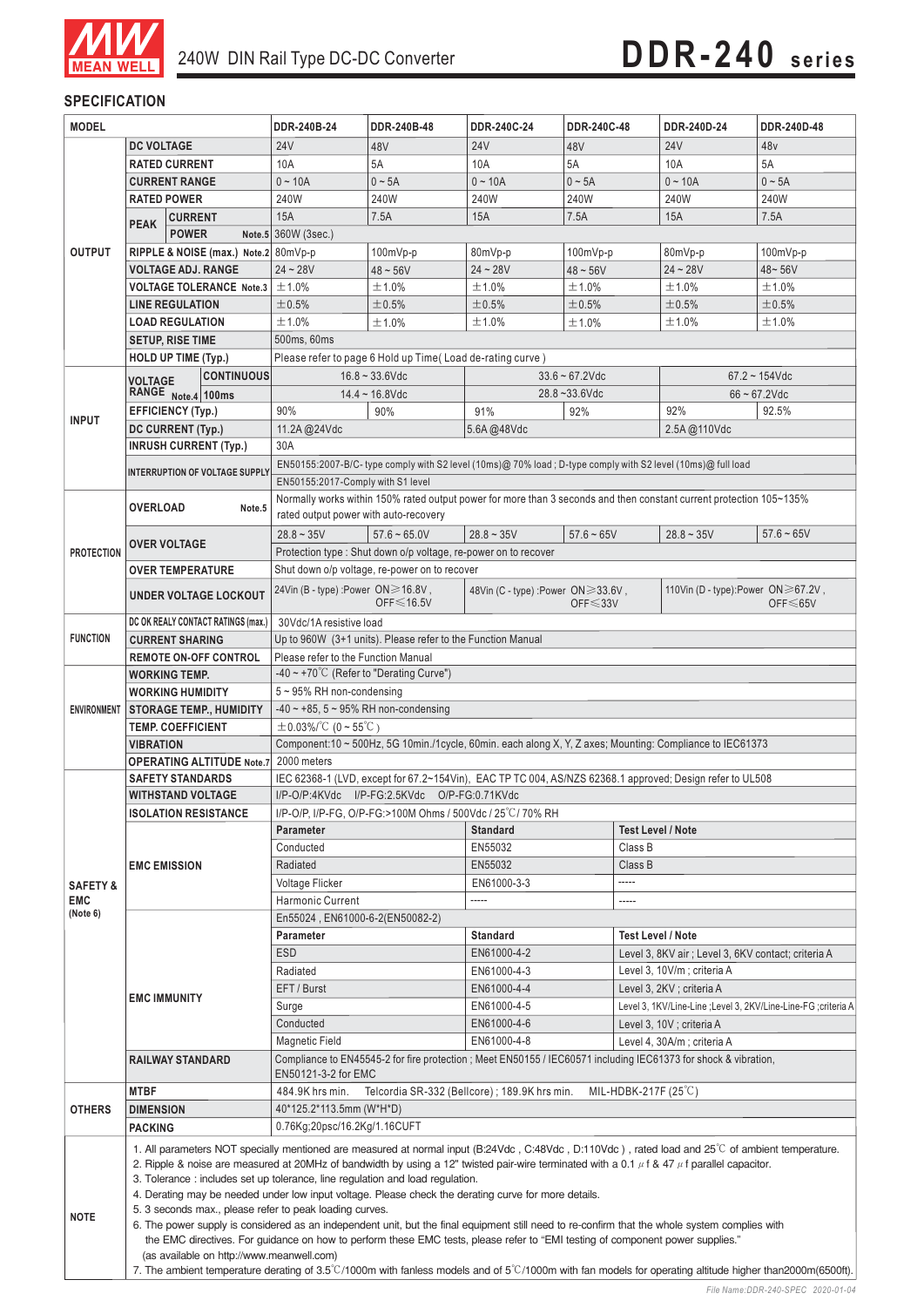

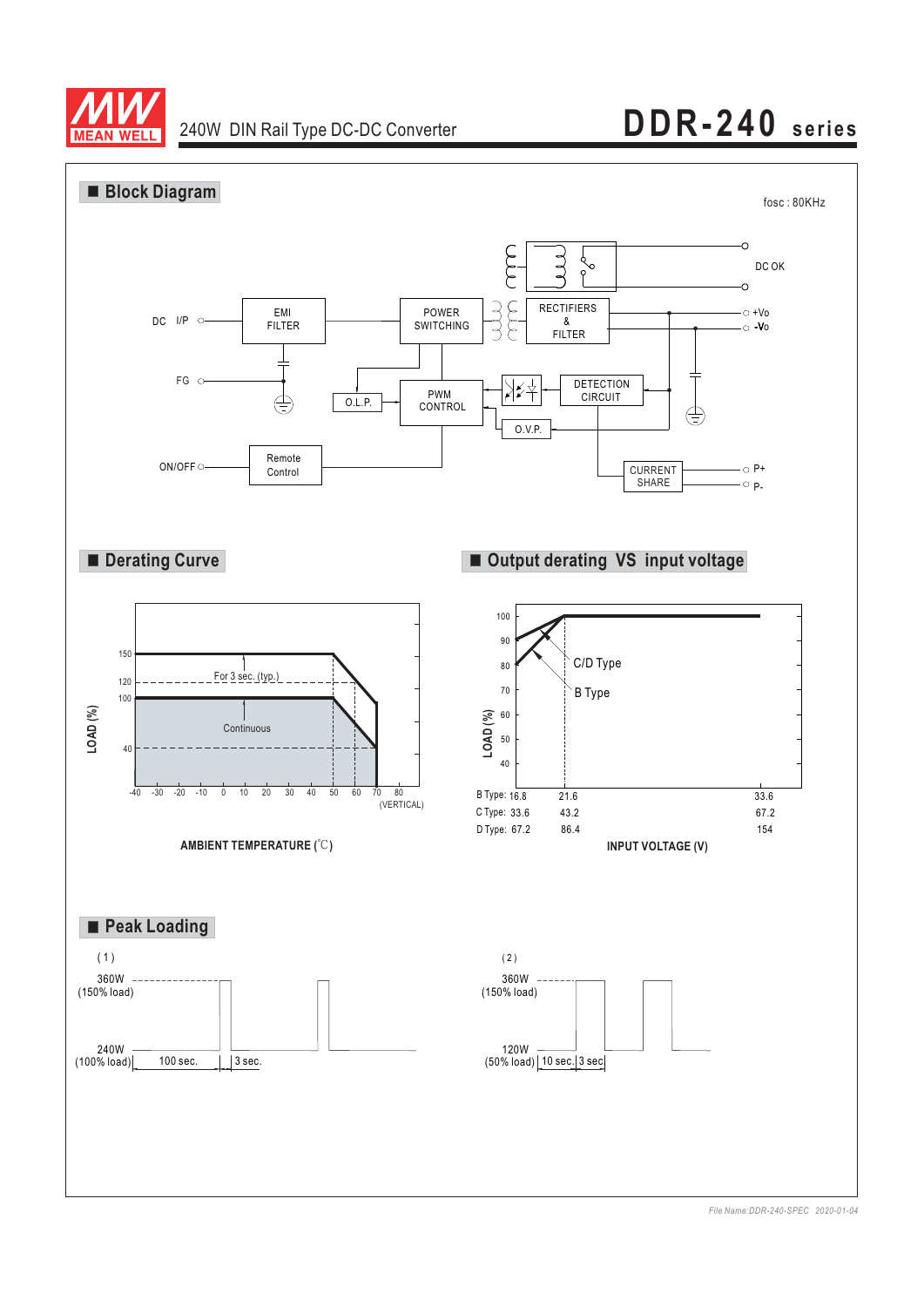

#### ■ DC OK Relay Contact

| Contact Close          | PSU turns on / DC OK.    |
|------------------------|--------------------------|
| Contact Open           | PSU turns off / DC Fail. |
| Contact Ratings (max.) | 30V/1A resistive load.   |

### **Function Manual**

#### **1. Current sharing**

- (1) Parallel operation is available by connecting the units shown as below (P+,P- are connected mutually in parallel) :
- (2) The voltage difference among each output should be minimized that less than 0.2V is required.
- (3) The total output current must not exceed the value determined by the following equation (Output current at parallel operation)  $=($ The rated current per unit) x (Number of unit) x 0.9.
- (4) In parallel operation 4 units is the maximum, please consult the manufacture for other applications.
- (5) When in parallel operation, the minimum output load should be greater than 3% of total output load.
	- (Min. load > 3% rated current per unit x number of unit)



#### **2. Remote ON-OFF Control**

※ The power supply can be turned ON-OFF by using the "Remote ON-OFF" function.

| Remote ON-OFF<br>(TB1 PIN2,4) | <b>Output Status</b> |
|-------------------------------|----------------------|
| Open or $4 \sim 10$ VDC       | power supply ON      |
| Short or $0 \sim 0.8$ VDC     | power supply OFF     |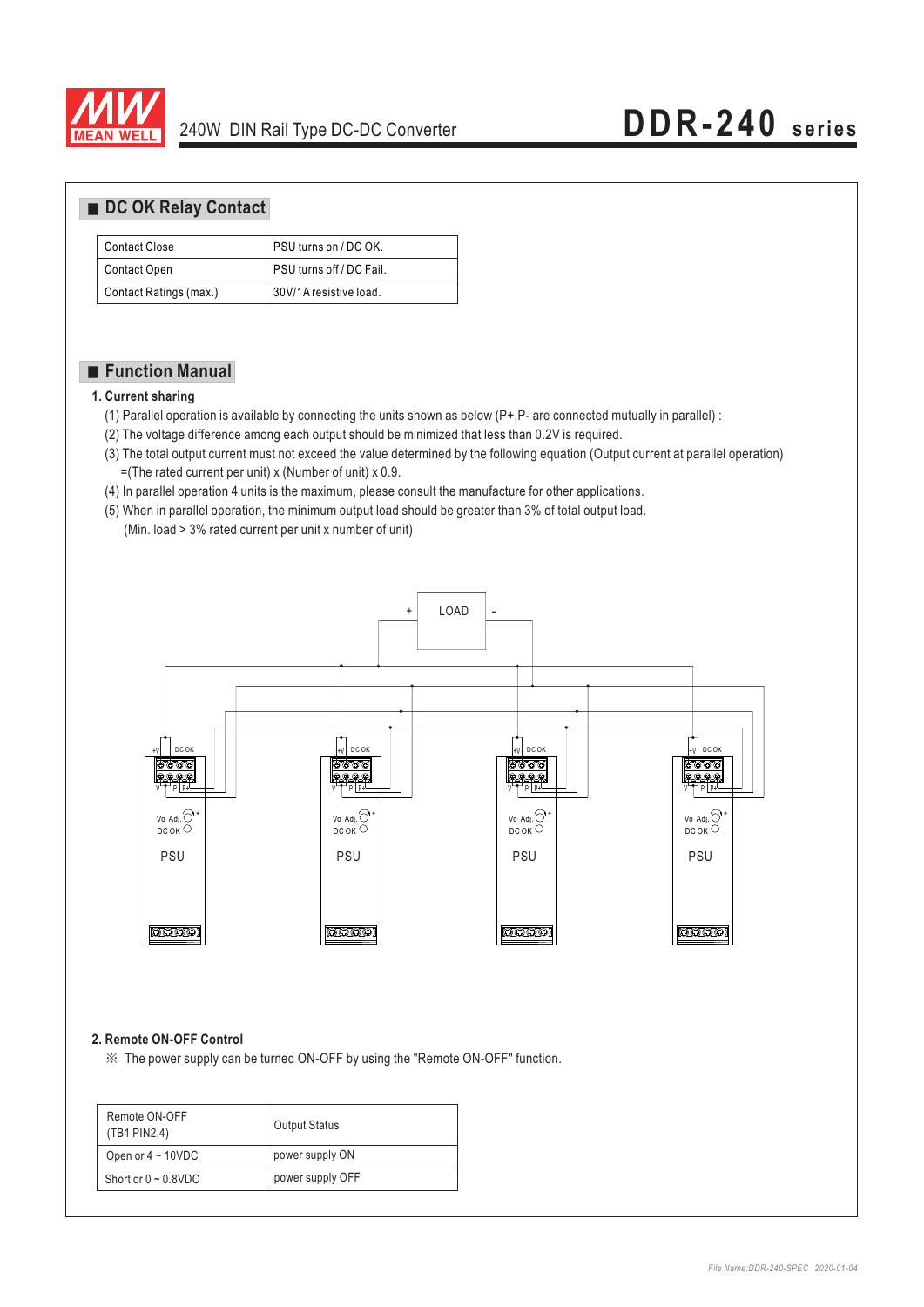

### **Input Fuse**

There is one fuse connected in series to the positive input line, which is used to protect against abnormal surge. Fuse specifications of each model are shown as below.

| Type | Fuse Type | Reference and Rating       |
|------|-----------|----------------------------|
| B    | Time-Lag  | Conquer MST, 10A, 250V *2  |
| C    | Time-Lag  | Conquer MST, 6.3A, 250V *2 |
| D    | Time-Lag  | Conquer MST, 6.3A, 250V *1 |

#### **Input Under-Voltage Protection**

If input voltage drops below Vimin, the internal control IC shuts down and there is no output voltage. It recovers automatically when input voltage reaches above Vimin,please refer to the cruve below.







#### **Input Reverse Polarity Protection**

There is a MOSFET connected in series to the negative input line. If the input polarity is connected reversely, the MOSFET opens and there will be no output to protect the unit.

#### **Inrush Current**

Inrush current is suppressed by a resistor during the initial start-up, and then the resistor is bypassed by a MOSFET to reduce power consumption after accomplishing the start-up.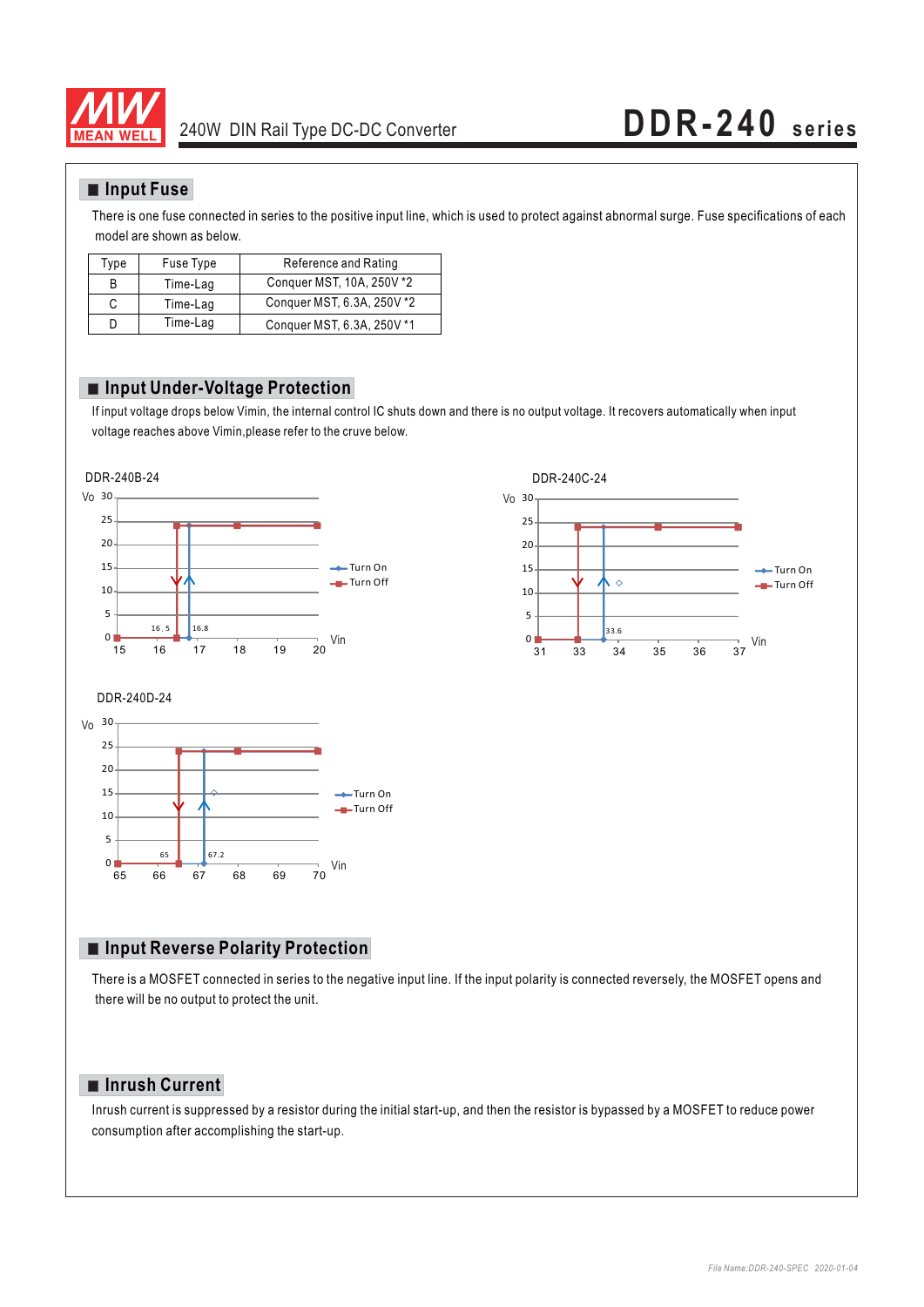

### **Hold-up Time**

Please refer to the table and curves show below for the hold up time specification. EN50155: 2007 version - B/C- type comply with S2 level (10ms)@ 70% load ; D-type comply with S2 level (10ms)@ full load,

| Load<br>Model                     | 100% load | 70% load  | other load |
|-----------------------------------|-----------|-----------|------------|
| B type (24Vin)                    | 6ms min.  | 10ms min. | figure 1,2 |
| C type $(48Vin)$                  | 8ms min.  | 11ms min. | figure 3,4 |
| D type $(110 \text{V} \text{in})$ | 11ms min. | 15ms min. | figure 5.6 |

DDR-240B-24 DDR-240B-48



**TIME**



(figure 3) (figure 4)

#### DDR-240D-24 DDR-240D-48



EN50155: 2017 version - Comply with S1 level



**TIME** (figure 1) (figure 2)



**TIME**



**TIME**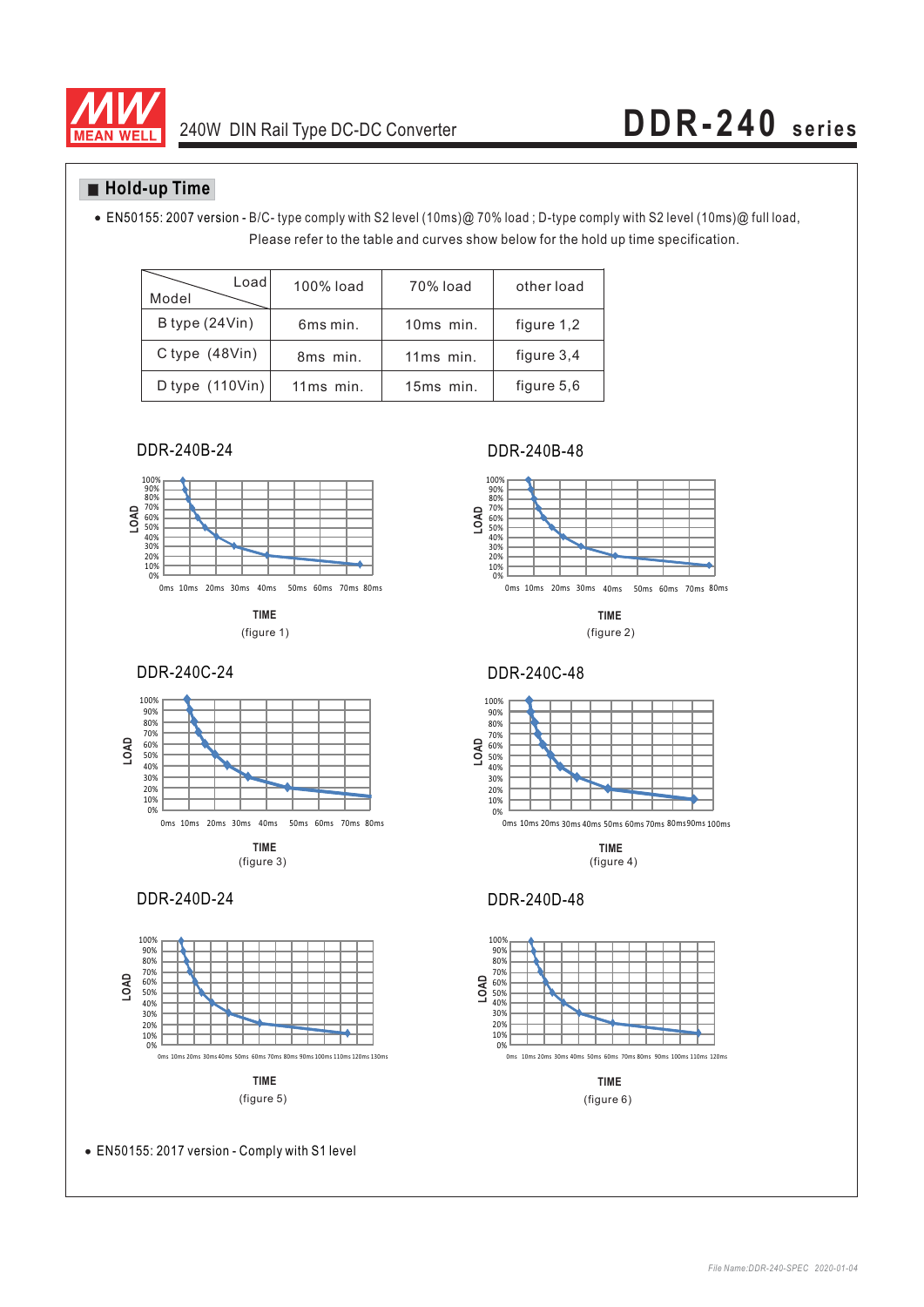

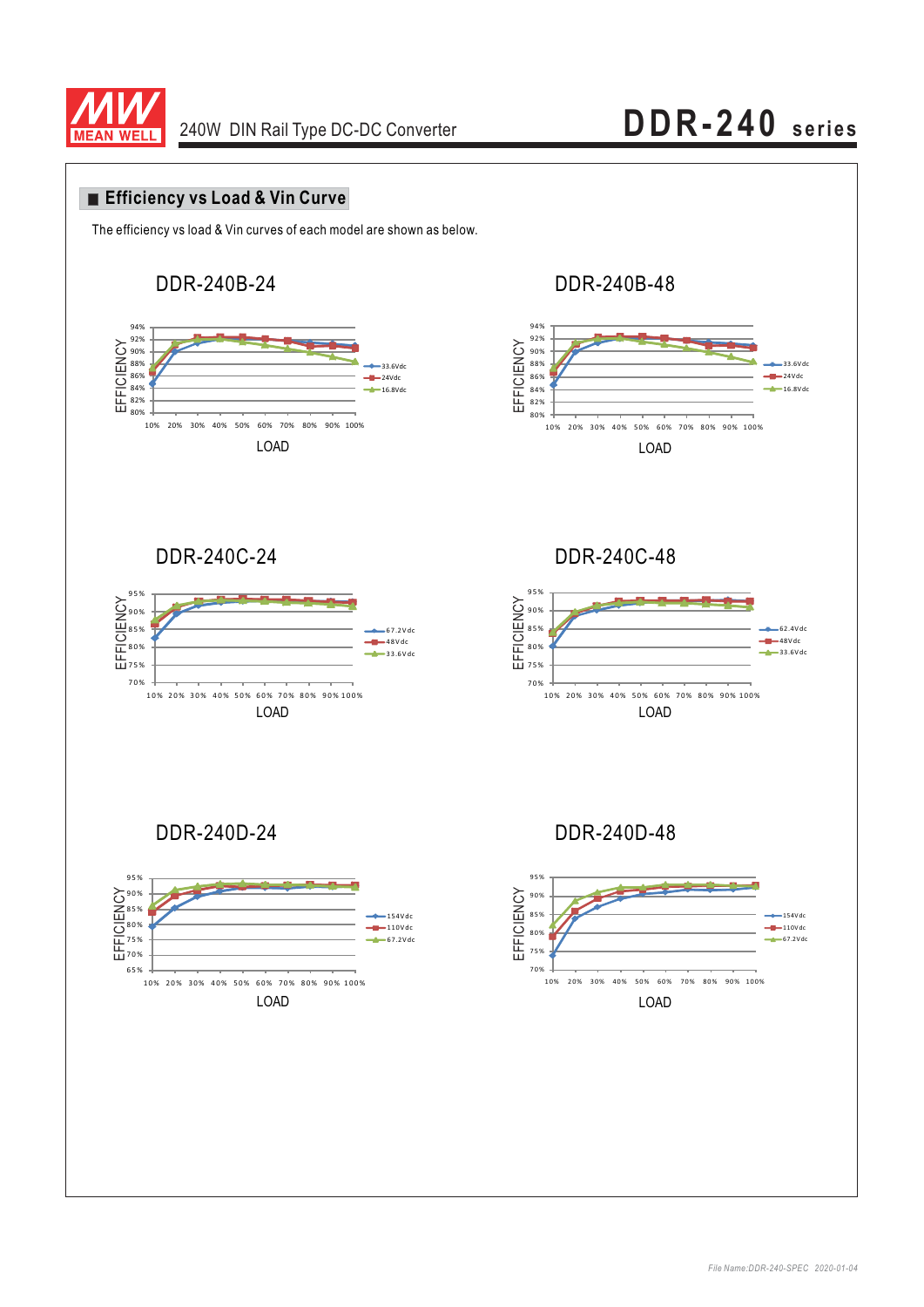

### **Immunity to Environmental Conditions**

| Test method                  | Standard                                                                                                                          | Test conditions                                                                           | <b>Status</b> |
|------------------------------|-----------------------------------------------------------------------------------------------------------------------------------|-------------------------------------------------------------------------------------------|---------------|
| <b>Cooling Test</b>          | EN 50155 section 12.2.3 (Column 2, Class TX)<br>EN 60068-2-1                                                                      | Temperature: $-40^{\circ}$ C<br>Dwell Time: 2 hrs/cycle                                   | No damage     |
| Dry Heat Test                | EN 50155 section 12.2.4 (Column 2, Class TX)<br>EN 50155 section 12.2.4 (Column 3, Class TX & Column 4, Class TX)<br>EN 60068-2-2 | Temperature: $70^{\circ}$ C / 85 $^{\circ}$ C<br>Duration: 6 hrs / 10min                  | <b>PASS</b>   |
| Damp Heat Test, Cyclic       | EN 50155 section 12.2.5<br>EN 60068-2-30                                                                                          | Temperature: $25^{\circ}$ C ~55 $^{\circ}$ C<br>Humidity: 90%~100% RH<br>Duration: 48 hrs | <b>PASS</b>   |
| <b>Vibration Test</b>        | EN 50155 section 12.2.11<br>EN 61373                                                                                              | Temperature: $19^{\circ}$ C<br>Humidity: 65%<br>Duration: 10 mins                         | <b>PASS</b>   |
| Increased Vibration Test     | EN 50155 section 12.2.11<br>EN 61373                                                                                              | Temperature: $19^{\circ}$ C<br>Humidity: 65%<br>Duration: 5 hrs                           | PASS          |
| Shock Test                   | EN 50155 section 12.2.11<br>EN 61373                                                                                              | Temperature: $21 \pm 3^{\circ}$ C<br>Humidity: 65 $\pm$ 5%<br>Duration: 30ms*18           | <b>PASS</b>   |
| Low Temperature Storage Test | EN 50155 section 12.2.3 (Column 2, Class TX)<br>EN 60068-2-1                                                                      | Temperature: $-40^{\circ}$ C<br>Dwell Time: 16 hrs                                        | PASS          |
| Salt Mist Test               | EN 50155 section 12.2.10 (Class ST4)                                                                                              | Temperature: $35^{\circ}C \pm 2^{\circ}C$<br>Duration: 96 hrs                             | PASS          |

#### **EN45545-2 Fire Test Conditions**

| Test Items      |                     |                                       | <b>Hazard Level</b> |                 |             |
|-----------------|---------------------|---------------------------------------|---------------------|-----------------|-------------|
|                 | Items               | Standard                              | HL <sub>1</sub>     | HL <sub>2</sub> | HL3         |
| R <sub>22</sub> | Oxygen index test   | EN 45545-2:2013<br>EN ISO 4589-2:1996 | <b>PASS</b>         | <b>PASS</b>     | <b>PASS</b> |
|                 | Smoke density test  | EN 45545-2:2013<br>EN ISO 5659-2:2006 | <b>PASS</b>         | <b>PASS</b>     | <b>PASS</b> |
|                 | Smoke toxicity test | EN 45545-2:2013<br>NF X70-100:2006    | <b>PASS</b>         | <b>PASS</b>     | <b>PASS</b> |
| R <sub>24</sub> | Oxygen index test   | EN 45545-2:2013<br>EN ISO 4589-2:1996 | <b>PASS</b>         | <b>PASS</b>     | <b>PASS</b> |
| R <sub>25</sub> | Glow-wire test      | EN 45545-2:2013<br>EN 60695-2-11:2000 | <b>PASS</b>         | <b>PASS</b>     | <b>PASS</b> |
| R <sub>26</sub> | Vertical flame test | EN 45545-2:2013<br>EN 60695-11:2003   | <b>PASS</b>         | <b>PASS</b>     | <b>PASS</b> |